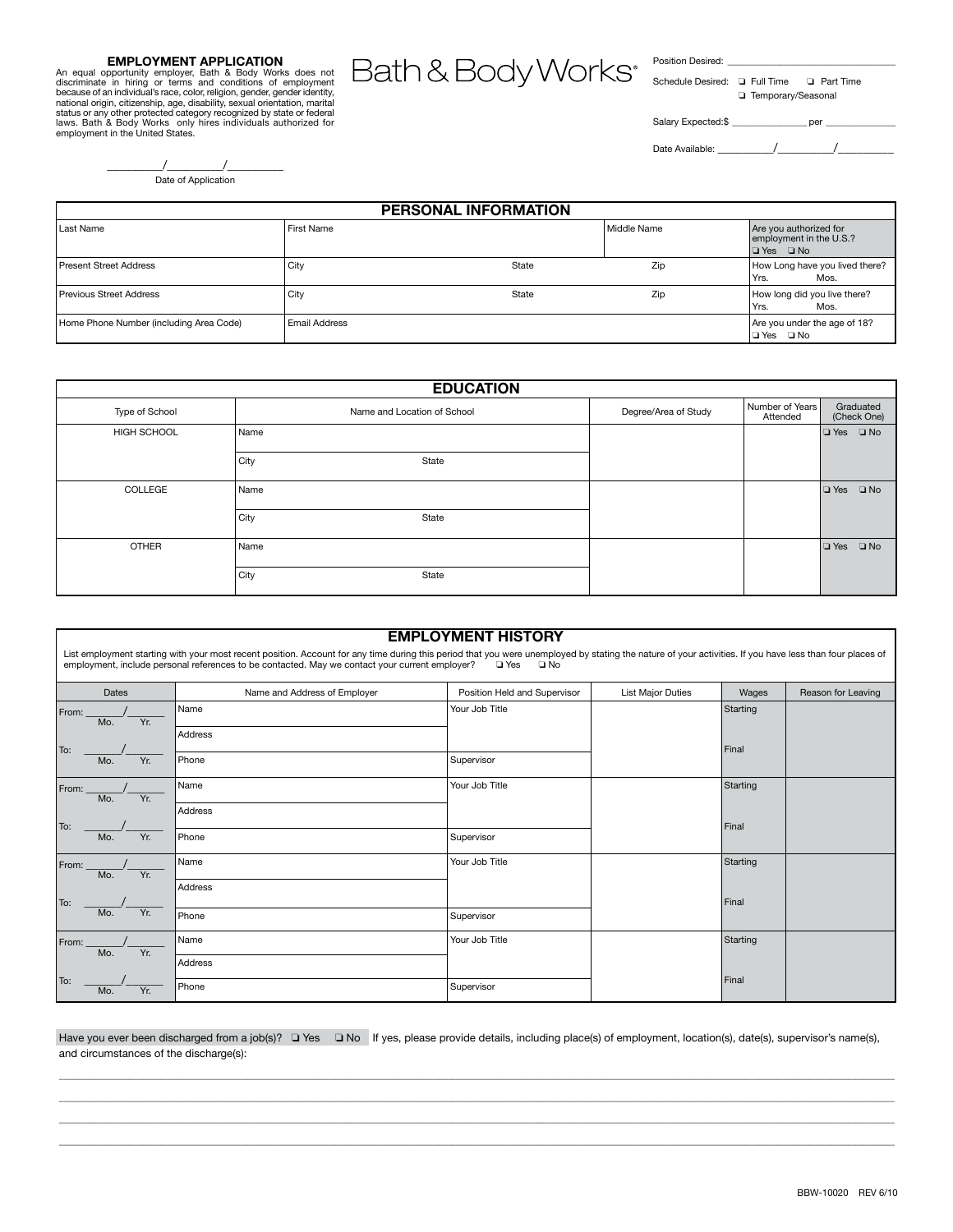| ACADEMIC AND PROFESSIONAL ACTIVITIES AND ACHIEVEMENTS                                                                                                                                                                                                                                                                      |              |
|----------------------------------------------------------------------------------------------------------------------------------------------------------------------------------------------------------------------------------------------------------------------------------------------------------------------------|--------------|
| Academic and Professional Activities and Achievements, Awards, Publications or Technical-Professional Societies, indicate type or name.<br>Exclude organizations which indicate race, creed, color, sex, sexual orientation, gender identity, age, religion, disability, marital status or national origin of its members. | Date Awarded |
|                                                                                                                                                                                                                                                                                                                            |              |
|                                                                                                                                                                                                                                                                                                                            |              |

### **Special Skills**

#### Other Skills applicable to position applied for (e.g. computer proficiency)

What other languages do you speak fluently?

|                                                                                                                                                                                                                                                                                                                                                                                                                                                                      | <b>MISCELLANEOUS</b>                   |                      |                  |
|----------------------------------------------------------------------------------------------------------------------------------------------------------------------------------------------------------------------------------------------------------------------------------------------------------------------------------------------------------------------------------------------------------------------------------------------------------------------|----------------------------------------|----------------------|------------------|
| Is there any additional information involving a change of your name or assumed name that will permit us to check your work record?                                                                                                                                                                                                                                                                                                                                   |                                        |                      |                  |
|                                                                                                                                                                                                                                                                                                                                                                                                                                                                      |                                        |                      |                  |
| Have you previously been employed by any Limited Brands, Inc. Division?<br>l⊡ Yes □ No                                                                                                                                                                                                                                                                                                                                                                               | Employment Date(s)                     | Division(s) Employed | Position(s) Held |
| List names of any person you know now employed by any Limited Brands, Inc. Division:                                                                                                                                                                                                                                                                                                                                                                                 |                                        |                      |                  |
| Have you ever been convicted of, or pled guilty to, a crime for which the record has not been expunged or sealed? (In California, your response should not include marijuana convictions that are more<br>than two years old or information concerning referral to, or participation in, a pre- or post-trial diversion program.) If yes, please explain. Answering yes to this question will not necessarily bar you from<br>employment.<br>$\Box$ Yes<br>$\Box$ No |                                        |                      |                  |
| At Bath & Body Works a good attendance record is an important part of every associate's overall performance. Do you know of any reason you may not be able to comply with Bath & Body Works'<br>attendance policy?                                                                                                                                                                                                                                                   |                                        |                      |                  |
|                                                                                                                                                                                                                                                                                                                                                                                                                                                                      |                                        |                      |                  |
|                                                                                                                                                                                                                                                                                                                                                                                                                                                                      | PERSON TO CONTACT IN CASE OF EMERGENCY |                      |                  |
| This information is to facilitate contact in the event of any emergency and is not used in the selection process.                                                                                                                                                                                                                                                                                                                                                    |                                        |                      |                  |
| Full Name                                                                                                                                                                                                                                                                                                                                                                                                                                                            | Address                                |                      | Phone            |
| Place of employment                                                                                                                                                                                                                                                                                                                                                                                                                                                  | Address                                |                      | Phone            |

| <b>AVAILABILITY</b> |     |            |            |     |             |     |            |
|---------------------|-----|------------|------------|-----|-------------|-----|------------|
|                     | SUN | <b>MON</b> | <b>TUE</b> | WED | <b>THUR</b> | FRI | <b>SAT</b> |
| <b>AM</b>           |     |            |            |     |             |     |            |
| <b>PM</b>           |     |            |            |     |             |     |            |

| Start date:           | End date: | Min # hours available weekly:                                                  | Max. # hours available weekly:              |
|-----------------------|-----------|--------------------------------------------------------------------------------|---------------------------------------------|
| Available start date: |           | <b>Will you be available to work:</b> Thanksgiving (week) $\Box$ Yes $\Box$ No | Christmas (week prior) $\Box$ Yes $\Box$ No |
|                       |           | Christmas (week of) □ Yes □ No<br>Other                                        |                                             |

#### **Please read this statement carefully**

I hereby affirm that the information given by me on the application for employment is complete and accurate. I understand that any falsification or omission either on this application, or otherwise providing false information to the Company will be immediate grounds for dismissal, no matter when the falsification or omission is discovered. I authorize a thorough investigation to be made in connection with this application concerning my credit worthiness, credit standing, credit capacity, character, general reputation, personal characteristics, employment, education, and criminal record,<br>whichever may be appl disclosure of the nature and scope of the investigation.

It is my understanding that as a prerequisite to consideration for employment, I must agree to submit to any post-employment examinations, physical or other, as the Company may lawfully require.<br>The Company will pay the re

If I am hired, I agree that my employment and compensation can be terminated with or without cause, and without notice at any time, at the option of Bath & Body Works or myself. I understand that, unless modified in written agreement signed by both me and the Vice President of Human Resources or the President of Bath & Body Works, no representative of Bath & Body Works has the authority to<br>make any agreement for emp

I have read and affirm as my own the above statements.

 $\overline{\phantom{a}}$  , and the contribution of the contribution of the contribution of the contribution of the contribution of the contribution of the contribution of the contribution of the contribution of the contribution of the Applicant's Signature Date

Applicant's Signature Date

#### **APPLICANTS IN THE STATE OF MARYLAND ONLY**

Under Maryland law an employer may not require or demand any applicant for employment or any employee to submit to or take a polygraph, lie detector or similar test or examination as a condition of employment or continued employment. Any employer who violates this law shall be subject to criminal penalties and civil liability. \_\_\_\_\_\_\_\_\_\_\_\_\_\_\_\_\_\_\_\_\_\_\_\_\_\_\_\_\_\_\_\_\_\_\_\_\_\_\_\_\_\_\_\_\_\_\_\_\_\_\_\_\_\_\_\_\_\_\_\_\_\_\_\_\_\_\_\_ \_\_\_\_\_\_\_\_\_\_\_\_\_\_\_\_\_\_\_\_\_\_\_\_

**APPLICANTS IN THE STATE OF Massachusetts ONLY**

It is unlawful in Massachusetts to require or administer a lie detector test as a condition of employment or continued employment. Any employer who violates this law shall be subject to criminal penalties and civil liability. \_\_\_\_\_\_\_\_\_\_\_\_\_\_\_\_\_\_\_\_\_\_\_\_\_\_\_\_\_\_\_\_\_\_\_\_\_\_\_\_\_\_\_\_\_\_\_\_\_\_\_\_\_\_\_\_\_\_\_\_\_\_\_\_\_\_\_\_ \_\_\_\_\_\_\_\_\_\_\_\_\_\_\_\_\_\_\_\_\_\_\_\_

Applicant's Signature Date

## **APPLICANTS IN THE STATE OF connecticut ONLY**

I agree to be scheduled for less than four (4) hours of work on any given day at Bath & Body Works, provided the minimum daily pay in every instance shall be at least twice the applicable minimum hourly rate.

Applicant's Signature Date

 $\Box$  , and the state of the state of the state of the state of the state of the state of the state of the state of the state of the state of the state of the state of the state of the state of the state of the state of th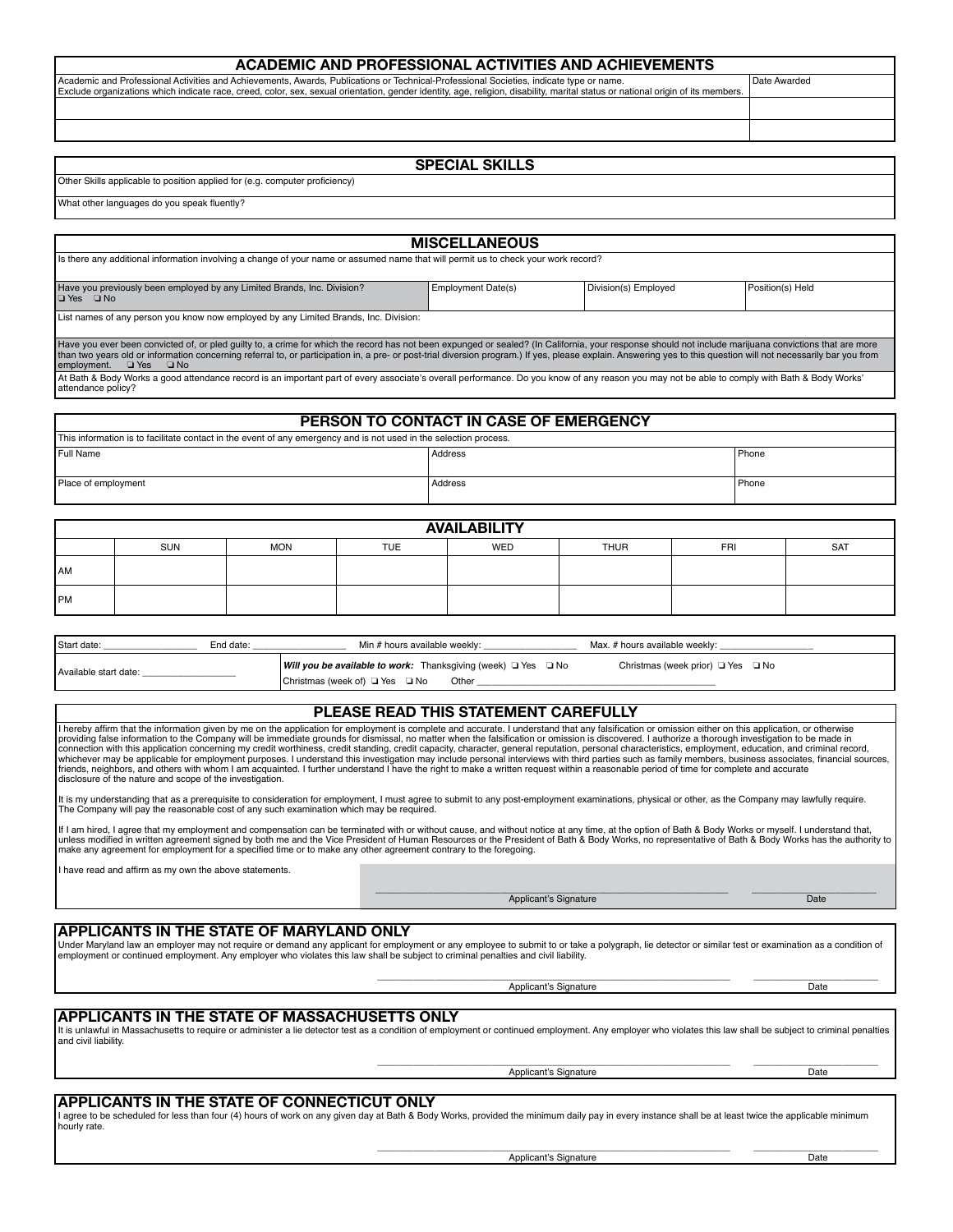### **Fair Credit Reporting Act Disclosure**

Bath & Body Works, when considering your application for employment, when making a decision whether to continue your employment (if you are hired), and when making other employment related decisions affecting you, may wish to obtain and use a consumer report from a consumer reporting agency. As an applicant for employment or employee of Bath & Body Works, you are a "consumer" with rights under the Fair Credit Reporting Act.

## **A. NEW YORK ONLY**

Bath & Body Works, when considering your application for employment, when making a decision whether to continue your employment (if you are hired), and when making other employment related decisions affecting you, may wish to obtain and use a consumer report from United Stores Mutual Association, Intellicorp or Secure Point. As an applicant for employment or employee of Bath & Body Works, you are a "consumer" with rights under the Fair Credit Reporting Act.

Upon request, Bath & Body Works will inform you whether or not a consumer report was requested and, if a consumer report was requested, you will be informed of the name and address of the consumer reporting agency that furnished the report.

## **B. CALIFORNIA ONLY**

Bath & Body Works, when considering your application for employment will obtain a consumer report from United Stores Mutual Association, Intellicorp or Secure Point. As an applicant for employment or employee of Bath & Body Works, you are a "consumer" with rights under the Fair Credit Reporting Act and California Civil Code Section 1785.20.5.

You have the right to receive a copy of the consumer report that is obtained by Bath & Body Works. If you would like a copy of the consumer report, please check the box below and Bath & Body Works will request that the consumer reporting agency send a copy of the consumer report to you at no charge to the address provided below.  $\Box$  I would like a copy.

### **C. MINNESOTA ONLY**

Bath & Body Works, when considering your application for employment will obtain a consumer report from United Stores Mutual Association, Intellicorp or Secure Point. As an applicant for employment or employee of Bath & Body Works, you are a "consumer" with rights under the Fair Credit Reporting Act and Minnesota Statute Section 13C.02.

You have the right to receive a copy of the consumer report that is obtained by Bath & Body Works. If you would like a copy of the consumer report, please check the box below and Bath & Body Works will request that the consumer reporting agency send a copy of the consumer report to you at no charge to the address provided below.  $\Box$  I would like a copy.

## **D. OKLAHOMA ONLY**

Bath & Body Works, when considering your application for employment will obtain a consumer report from United Stores Mutual Association, Intellicorp or Secure Point. As an applicant for employment or employee of Bath & Body Works, you are a "consumer" with rights under the Fair Credit Reporting Act.

You have the right to receive a copy of the consumer report that is obtained by Bath & Body Works. If you would like a copy of the consumer report, please check the box below and Bath & Body Works will request that the consumer reporting agency send a copy of the consumer report to you at no charge to the address provided below.  $\overline{\mathsf{u}}$  I would like a copy.

| ACKNOWLEDGED:  | NAME (SIGNATURE)                                                              |      | NAME (PRINTED) |            |
|----------------|-------------------------------------------------------------------------------|------|----------------|------------|
|                | <b>DATE</b>                                                                   |      |                |            |
|                | IF YOU SEEK A COPY OF A REPORT, PLEASE FILL OUT ADDRESS, CITY, STATE AND ZIP: |      |                |            |
| STREET ADDRESS |                                                                               | CITY | ST             | <b>ZIP</b> |